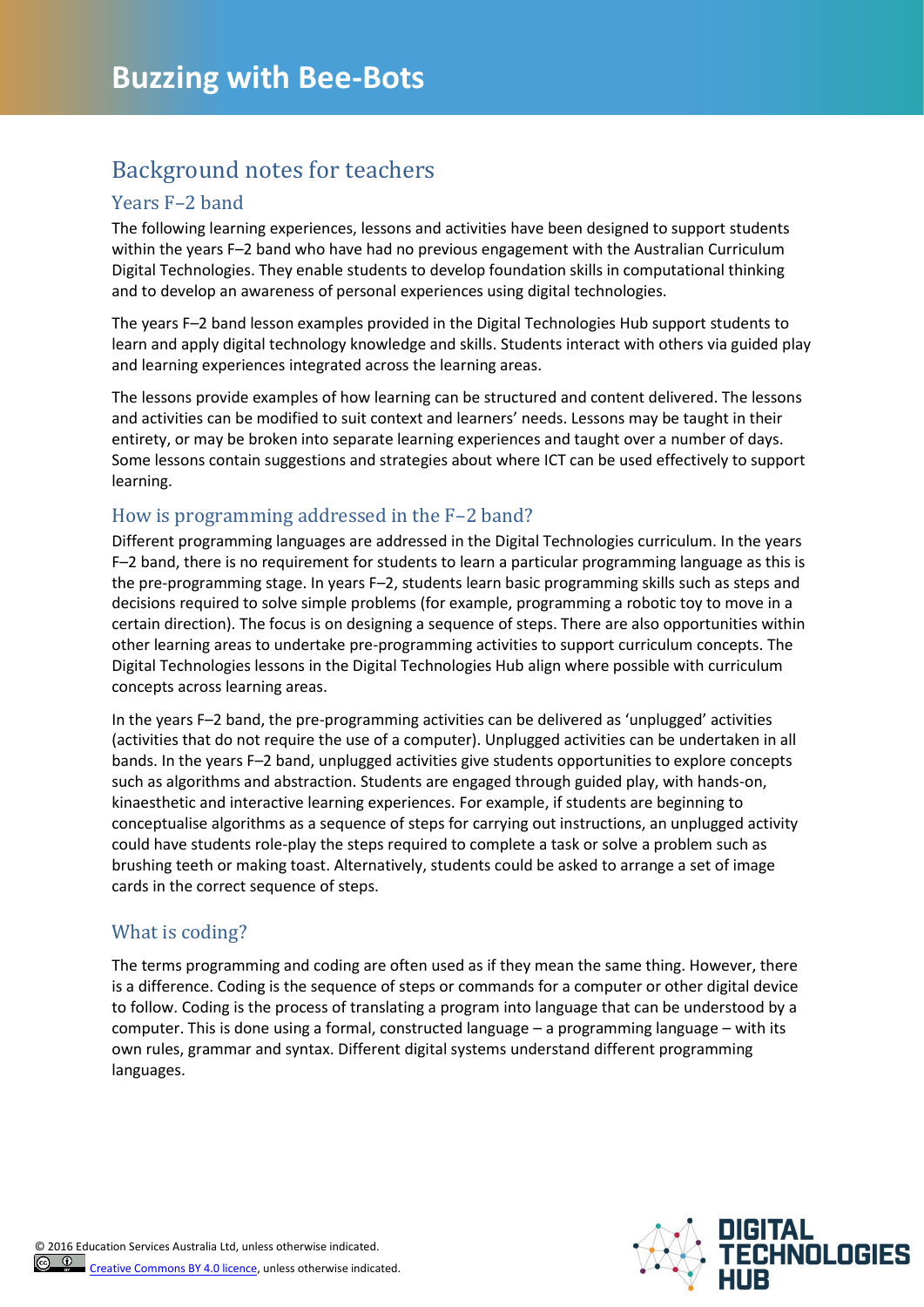# **Buzzing with Bee-Bots**

### What is programming?

Programming is a more holistic process of which coding is a part. It includes breaking down the problem and designing the steps and procedures that inform the code. Computer programming is the process of writing a computer program – formulating the problem and taking it from concept to solution.

In the Digital Technologies curriculum, the process of creating a digital solution includes defining, designing, implementing, evaluating, collaborating and managing.

- **Defining** is understanding the problem and breaking it into smaller parts.
- **Designing** is planning what the solution will look like and how it will work. This includes designing a sequence of steps and decisions or algorithms that will be automated.
- **Implementing** is creating and modifying the program that has been designed, then **evaluating** the solutions. While undertaking this process, students are **collaborating**, **managing** and working with others to create the digital solutions, as well as communicating information and ideas.

#### What is a program?

A (computer) program is an algorithm – or set of algorithms – that a computer can execute to perform behaviour that has been pre-determined by the programmer to solve a solution or meet some other need. It has been coded into something that can be understood by a computer.

### What is computational thinking?

Computational thinking is a problem-solving method. It includes a range of strategies such as decomposition (breaking down the problem into smaller tasks); identifying and interpreting patterns in data; organising data in a logical way; and algorithms and abstraction.

Abstraction is about simplifying things. It is used when defining problems, to identify the most important information. This requires simplifying a complex idea, problem or solution by hiding details that are not relevant, enabling focus on a manageable number of aspects. For example, when explaining the process involved in making toast, it is not necessary to describe where the toaster is located, what type of bread is being used, whether the toaster is silver or black or whether the bread is thickly or thinly sliced. A soccer training timetable is an abstraction of what happens in a typical week. It includes key information about who is trained, when, where and by

whom. It does not include layers of complexity such as the aims of each session, equipment needed, drills or exercises planned for each session, player names and player injuries. You can find the [Australian Curriculum Digital Technologies Glossary](http://www.australiancurriculum.edu.au/technologies/digital-technologies/glossary) here.

Algorithm: An algorithm is a sequence of steps and decisions required to solve a problem. For example, travelling to school can be considered as an algorithm or a sequence of instructions – leave home, turn left, travel for 6 km, turn right. GPS devices such as those in cars use algorithms to work out the fastest way to travel from one location to another. A flowchart is another example of an algorithm where a user follows a set of instructions.